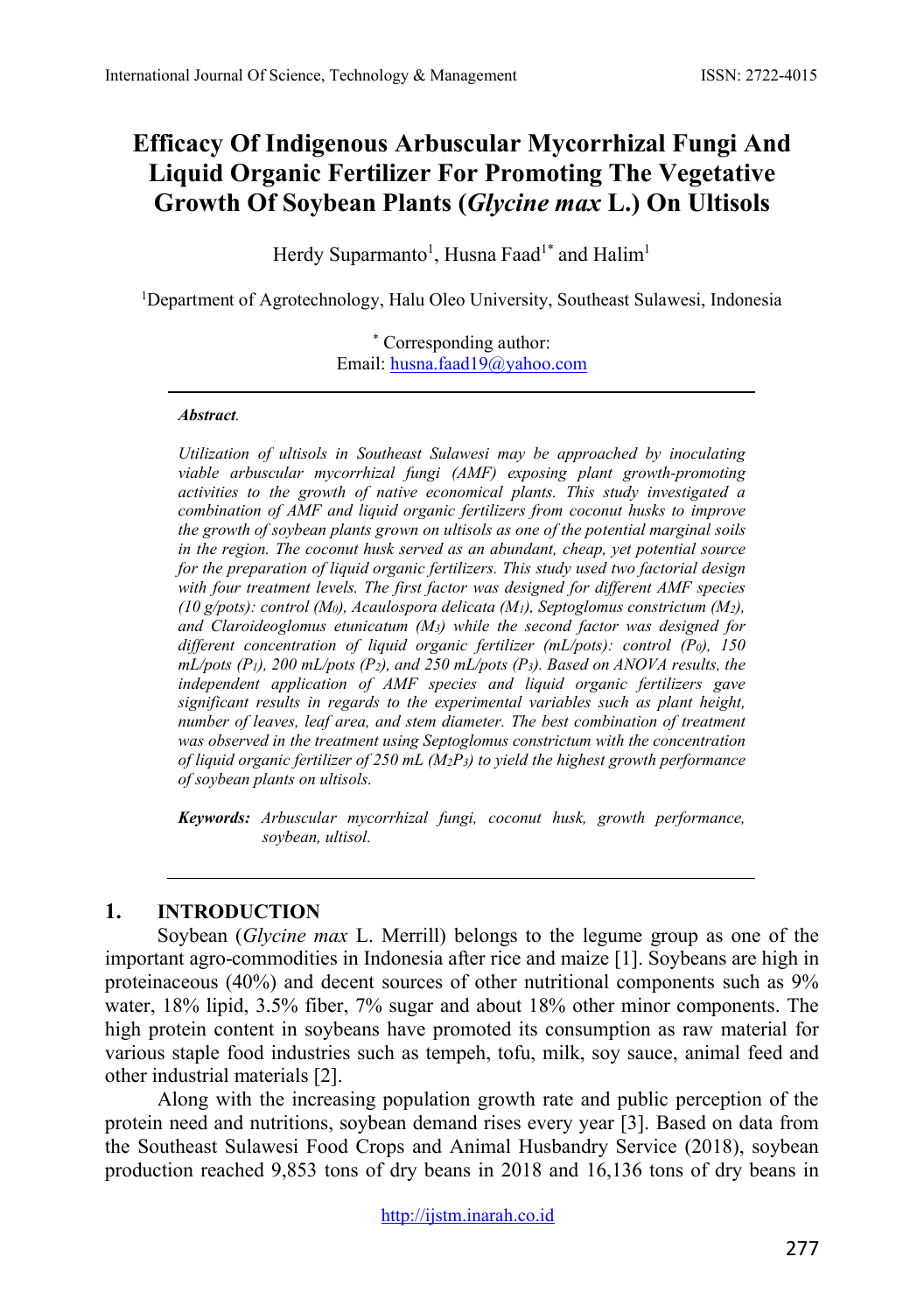2016. Soybean production in Southeast Sulawesi has decreased by 6,283 tons in 2018 as opposed to soybean production in 2016.

The low production of soybean is thought to be due to low soil fertility and lack of technical mastery. In fact, Southeast Sulawesi is one of the areas with very extensive agricultural land potential, with a total area of 3,814,000 hectares, 69% of which is dryland [4]. However, more than 70% of the Southeast area of Sulawesi is dominated by Ultisol soils, which have the potential to be utilized for soybean planting. Conversely, this land is low in fertility and poor in organic matter. Ultisols have a high content of clay, high pH or acidity, poor nutrient and unstable water balance in quality [5].

Attempts to improve crop yields and soil conditions while retaining environmental balance is achieved through the application of arbuscular mycorhizal fungi (AMF). Husna et al. [6,7], reported that AMF is a group of soil microorganism capable of initiating a mutualistic symbiosis with plants. The inoculation of AMF will help plants to absorb the unavailable nutrients in soil environment. In addition, Sadaghiani et al. [8] reported that the mycelium of certain mycorrhizal fungi effectively absorbed N, P, Ka, Ca and Mg nutrients for plants.

Some species of indigenous AMF from the rhizosphere are rarely tested on agricultural crops, one of which is soybeans. Meanwhile, application of liquid organic fertilizers to soybean plants will increase the concentration of amino acids and proteins in soils, thereby promoting the plant growth. This research utilized brown coconut husk as the abundant source for the preparation of liquid organic fertilizers. Waryanti et al. [9] stated that coconut husk contains macronutrients such as organic C, nitrogen, phosphorus, and potassium, with the percentage of 11.69%, 2.251%, 0.71%, and  $0.029\%$  respectively on the 14<sup>th</sup> day of application and 11.28%, 2.366%, 0.70%, and  $0.041\%$  on the 28<sup>th</sup> day of application. On the basis of these findings, it is necessary to conduct a preliminary investigation regarding the efficacy of indigenous AMF isolates and the addition of coconut husk liquid organic fertilizer to the vegetative growth of soybean plants (*Glycine max* L. Merrill.) on ultisols.

### **2. METHODS**

### *Experimental design*

This study was conducted at Field Laboratory of Faculty of Agriculture, Laboratory of Agrotechnology, and Integrated Laboratory of Universitas Halu Oleo. This study used two factorial designs with four treatment levels. The first factor was designed for different AMF species (10 g/pots): control (M0), *Acaulospora delicata*  (M1), *Septoglomus constrictum* (M2), and *Claroideoglomus etunicatum* (M3) while the second factor was designed for different concentration of liquid organic fertilizer (mL/pots): control  $(P_0)$ , 150 mL/pots  $(P_1)$ , 200 mL/pots  $(P_2)$ , and 250 mL/pots  $(P_3)$ . The final experiments were designed in 16 combinations with each three replicates, resulting in 48 experimental units.

### *Preparation of planting media*

The planting media were ultisols which were sterilized in a furnace with a drum container. The sterilized soils were then air-dried prior experimentation. The sterilized soils were sorted from debris such as twigs, roots, and foliar remnants, loosened and put into polybags measuring  $30 \times 40$  cm weighing  $\pm 10$  kg.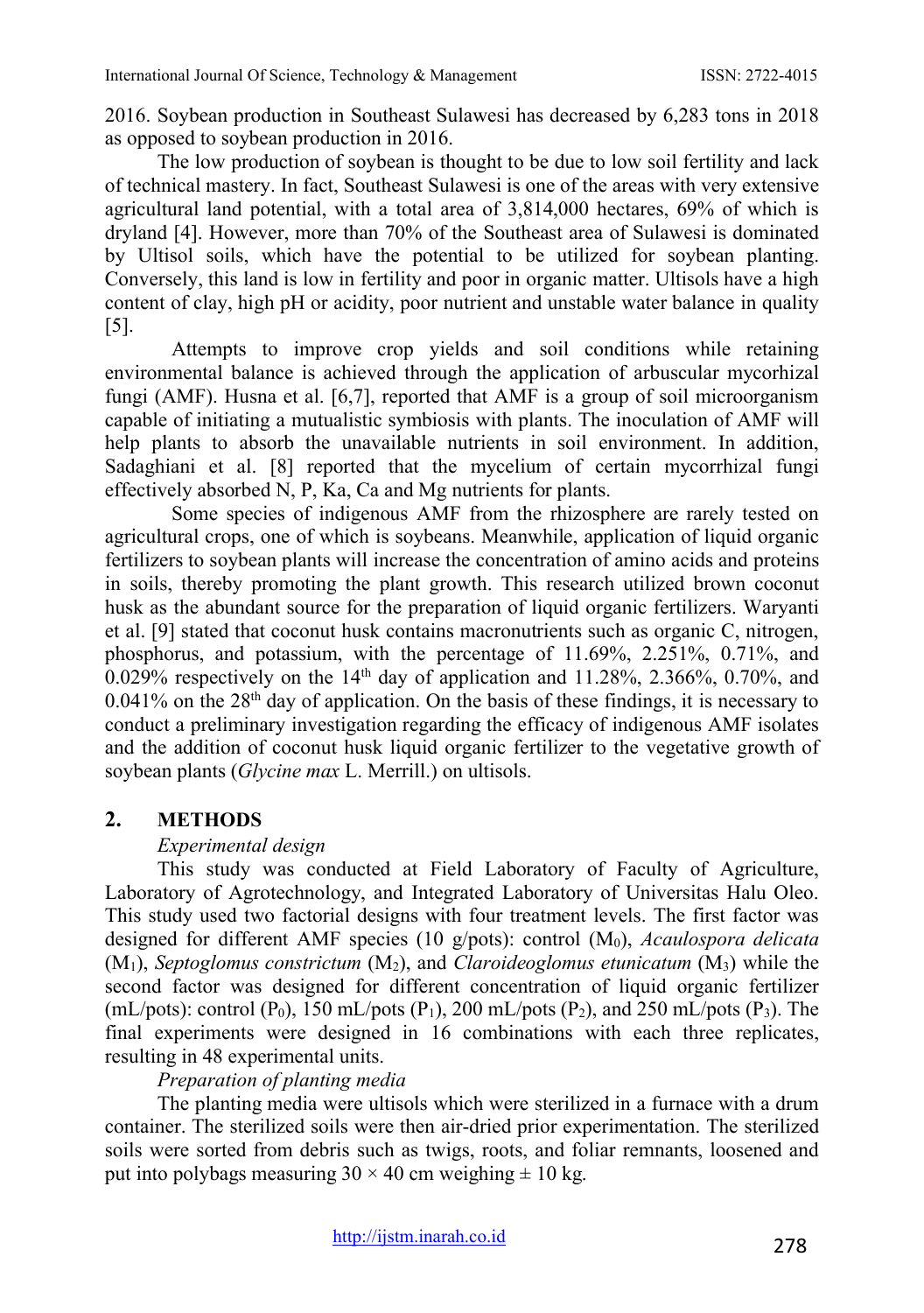#### *Preparation of liquid organic fertilizer*

Brown coconut husks were used as the raw materials for preparing the liquid organic fertilizers. Coconut husks were cut into small fragments, then subjected to submerged fermentation in water for 14 days. The fermentation step was stopped when there was a presence of pungent odor or alcoholic scent with reddish fluid indicating that the liquid organic fertilizers were ready to use for further experimentation.

*Source of indigenous arbuscular mycorrhizal fungi (AMF)*

The AMF strains used in this study were provided by Prof. Dr. Ir. Hj. Husna Faad, M.P maintained in the soils at the Laboratory of Forestry, Faculty of Forestry, Universitas Halu Oleo, Kendari. Inoculation of AMF into soybean plants were adjusted to certain concentration levels. The soybean seeds were firstly soaked in water for 60 min. Three seeds were planted in a polybag containing 10 g of AMF soils.

*Application of liquid organic fertilizers*

The liquid organic fertilizers were applied at the rhizospheric region of soybean plants. The application started after 7 day after sowing (DAS), followed consecutively at 14, 21, 28, and 35 DAS. The sequential application were meant to maximize the growth promoting effect from the fertilizers.

*Maintenance*

Plant maintenance includes watering, replanting, weeding and thinning. Watering was given 2 times a day (morning and evening) or according to the field conditions. Replanting was done when the plant died or displaying suboptimal growth at 7 DAS. Weeding was done manually by removing the weeds in the polybags. Thinning was done at 14 DAS by pulling out the plants with suboptimal growth, leaving other plants to be maintained until harvesting period.

*Harvesting*

The harvesting was done by cutting the base of the soybean stem which have undergone physiological ripening. The signs of harvest-ready soybean plants were having the most of leaves (90–95%) turning brownish yellow and then shed, the stems dried out and were slightly brownish yellow in color.

#### *Experimental variables*

The variables observed in this study were plant height (cm), observed by measuring the soybean plants from the stem base until the longest plant tips. Number of leaves was observed by counting the number of blades that have opened perfectly. Leaf area  $(cm<sup>2</sup>)$  was measured from the length of the leaves in proportion to the width on the upper, middle, and lower side of leaves using the following formula:

## $LA = L \times W \times c$

Where:

 $LA =$ Leaf area (cm<sup>2</sup>)

 $L =$ Leaf length (cm)

- $W =$ Leaf width (cm)
- *C* = Constant  $(0.74)$  [10]

The stem diameter (cm) was measured using calipers. All variables were measured at 14, 28, 42, and 56 DAS.

*Data analysis*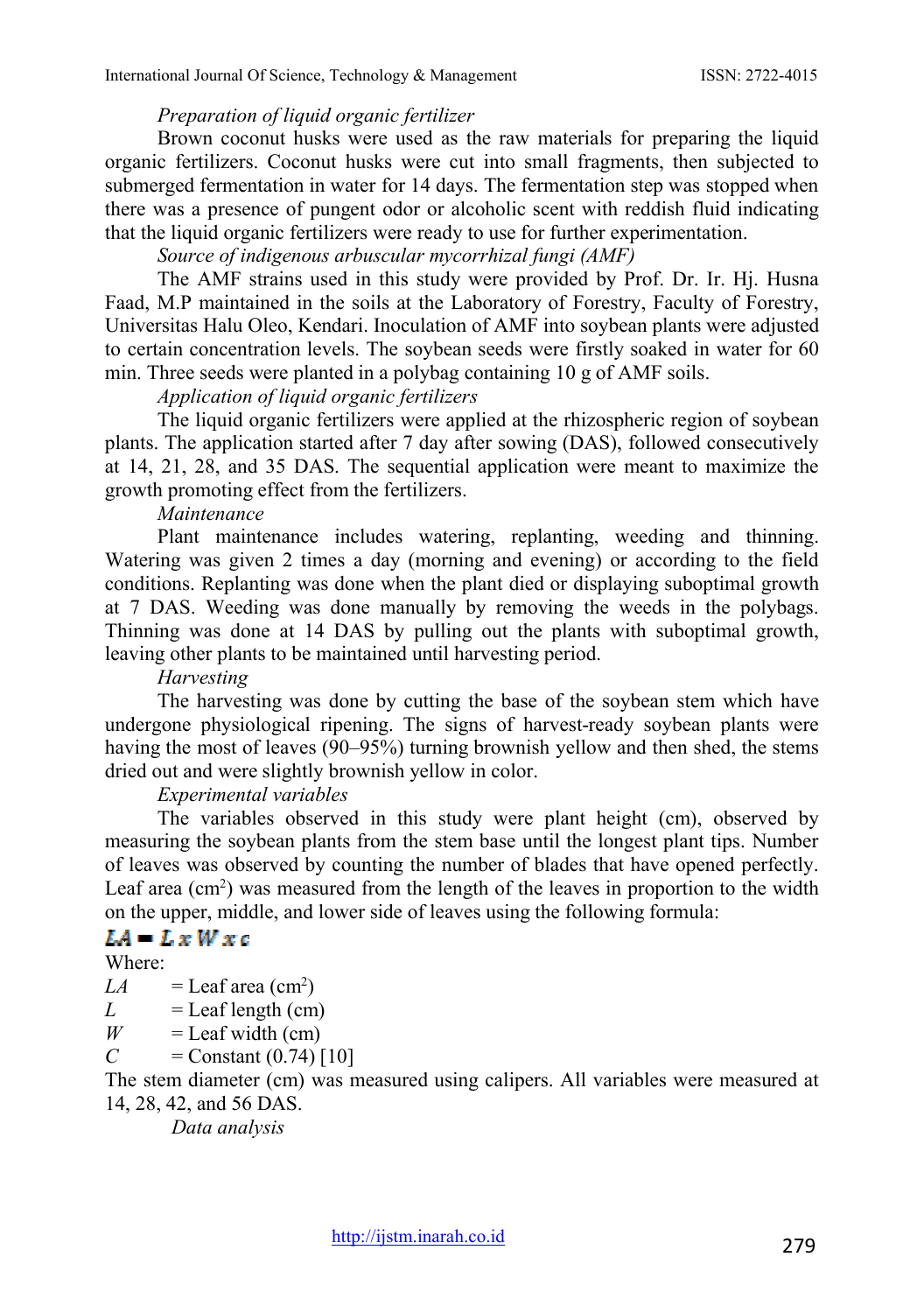Experimental data were analyzed using an analysis of variance (ANOVA). If the analysis resulted in which  $F_{\text{count}} > F_{\text{table}}$ , then multiple comparisons were performed using Duncan's multiple range test at 95% level of significance.

### **3. RESULT AND DISCUSSION**

Ultisols have a high degree of acidity ( $pH$ ) and low availability of N, P and K nutrients. The high Al concentration in ultisols naturally fixed the phosphate elements yet limiting the phosphate availability for root absorption and low N cycling in the soil environment. This is due to the intensive leaching of Ultisols, supported by the use of inorganic fertilizers in agricultural systems resulting in low productivity. This condition then requires an effective solution, therefore by utilizing the indigenous AMF and liquid organic fertilizers from coconut husks to facilitate the natural nutrient cycling in soils.

The results showed that the interaction between the application of AMF and liquid organic fertilizer at various concentrations had no significant effect in promoting the growth of soybean plants based on plant height, number of leaves, leaf area, and stem diameter. The results showed that the response of soybean plants to each factor in growth and productivity affected independently (Table 1).

#### **1. Results of ANOVA of soybean plants growth performance**

The growth performance of soybean plants after application of AMF and liquid organic fertilizers were analyzed using ANOVA as presented in Table 1.

| <b>Table 1.</b> Alialysis of variance (ANOVA) or growth performance of soybean plant<br>after application of indigenous AMF and liquid organic fertilizers |     |                |             |
|------------------------------------------------------------------------------------------------------------------------------------------------------------|-----|----------------|-------------|
|                                                                                                                                                            |     | ANOVA(F)       |             |
| <b>Observational Variables</b>                                                                                                                             |     | Liquid Organic |             |
|                                                                                                                                                            | AMF | Fertilizers    | Interaction |
|                                                                                                                                                            | (M) | (P)            | $(M^*P)$    |
| Plant height (cm)                                                                                                                                          |     |                |             |
| 14 DAS                                                                                                                                                     | ns  | $\ast$         | Ns          |
| 28 DAS                                                                                                                                                     | **  | *              | Ns          |
| 42 DAS                                                                                                                                                     | **  | *              | Ns          |

Analysis of variance (ANOVA) of growth performance of soybean plants

| 28 DAS            | **     | $\ast$    | <b>Ns</b>      |
|-------------------|--------|-----------|----------------|
| 42 DAS            | **     | $*$       | <b>Ns</b>      |
| 56 HST            | **     | $***$     | Ns             |
| Number of leaves  |        |           |                |
| 14 DAS            | ns     | <b>Ns</b> | <b>Ns</b>      |
| 28 DAS            | ns     | <b>Ns</b> | <b>Ns</b>      |
| 42 DAS            | **     | <b>Ns</b> | <b>Ns</b>      |
| <b>56 DAS</b>     | **     | <b>Ns</b> | Ns             |
| Leaf area $(cm2)$ |        |           |                |
| 14 DAS            | $***$  | <b>Ns</b> | ns             |
| <b>28 DAS</b>     | $\ast$ | <b>Ns</b> | N <sub>S</sub> |
| 42 DAS            | ns     | <b>Ns</b> | ns             |

[http://ijstm.inarah.co.id](http://ijstm.inarah.co.id/index.php/ijstm/about/submissions)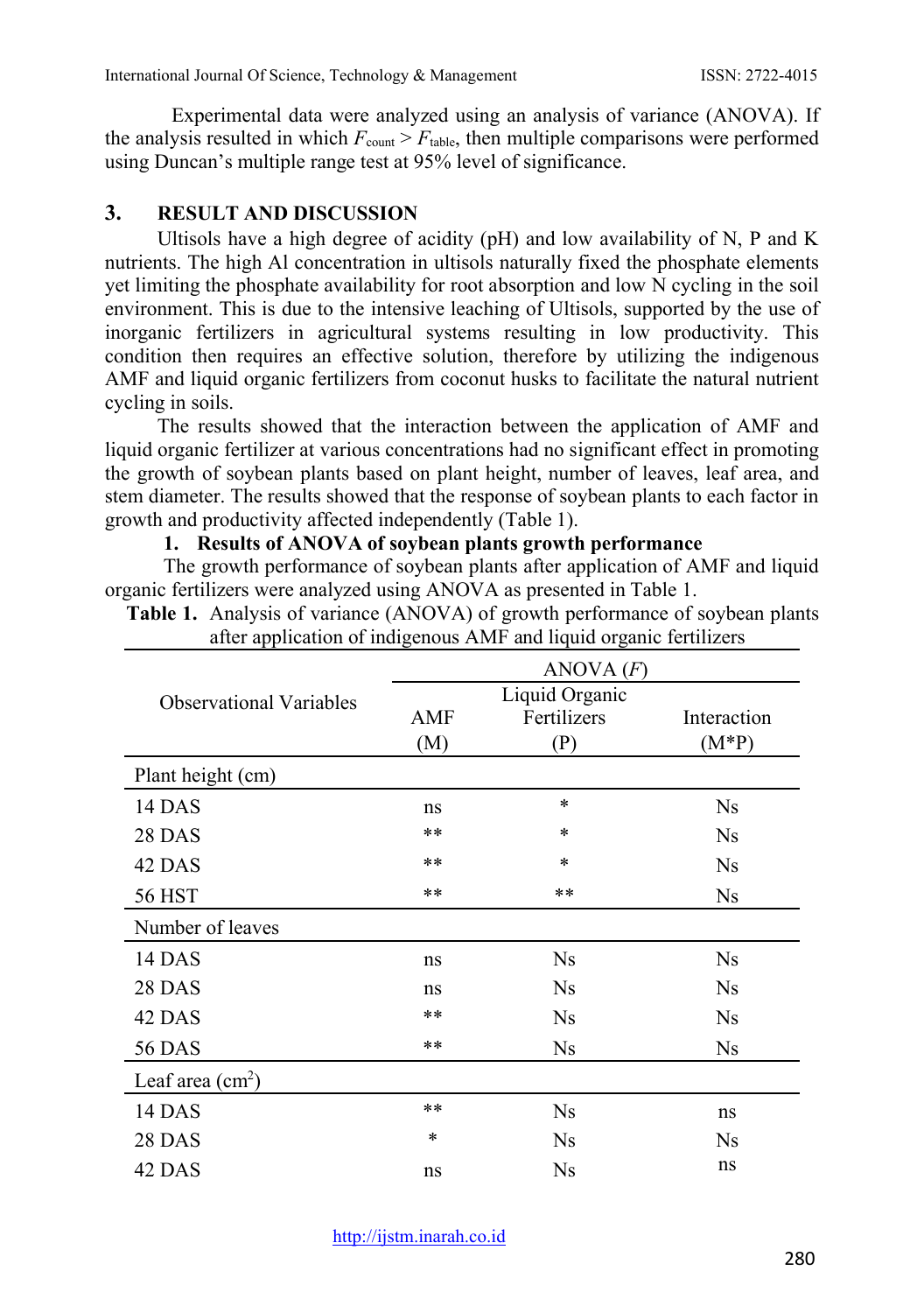| 56 DAS             | ns    | Ns        | Ns        |
|--------------------|-------|-----------|-----------|
| Stem diameter (cm) |       |           |           |
| 14 DAS             | ns    | Ns        | Ns        |
| <b>28 DAS</b>      | **    | <b>Ns</b> | Ns        |
| 42 DAS             | $***$ | *         | <b>Ns</b> |
| 56 DAS             | **    | Ns        | Ns        |

Notes:  $ns = non significant, * = significant, ** = highly significant. DAS = day after$ sowing,  $AMF =$  arbuscular mycorrhizal fungi, cm = centimeter.

The efficacy of indigenous AMF in promoting plant growth in suboptimal lands have also been reported by other studies  $\overline{11,7,12,13}$  in which the nutrient absorption by the roots of nandu wood (*Pericopsis mooniana*) were increased when grown on soils in mine tailings of nickel, gold, and coals. The results then indicated that the AMF played roles in supporting the growth of plants under harsh conditions by providing the nutrients supplies for vegetative growth (Figure 1) which also increased the biomass of plants. The successful root colonization of AMF in soybean plants initiated the optimum absorption of water and nutrients through hyphal penetration in soils.



**Fig.1.** Comparison between control treatment w/o AMF  $(M_0)$  + liquid organic fertilizer (P<sub>0</sub>) and experimental treatment with AMF ( $M<sub>2</sub>$ ) + liquid organic fertilizer  $(P_3)$ 

### **2. Plant height**

The growth dynamics of the average height of soybean plants treated with indigenous AMF and liquid organic fertilizer from coconut husk at the ages of 14, 28, 42 and 56 DAS are presented in Figure 1. Independent effects of indigenous AMF and liquid organic fertilizer treatment at the ages of 14, 28, 42 and 56 DAS are presented in Tables 2 and 3.

Figure 1 shows that the dynamics of the height increase of soybean plants treated with indigenous AMF and the optimum concentration of liquid organic fertilizer were obtained in the combination treatment of the *S. constrictum* and 250 mL of liquid organic fertilizer  $(M_2P_3)$ .

Nitrogen plays an important role in increasing plant height and biomass. The inoculation of AMF and applied liquid organic fertilizers provided additional nutrients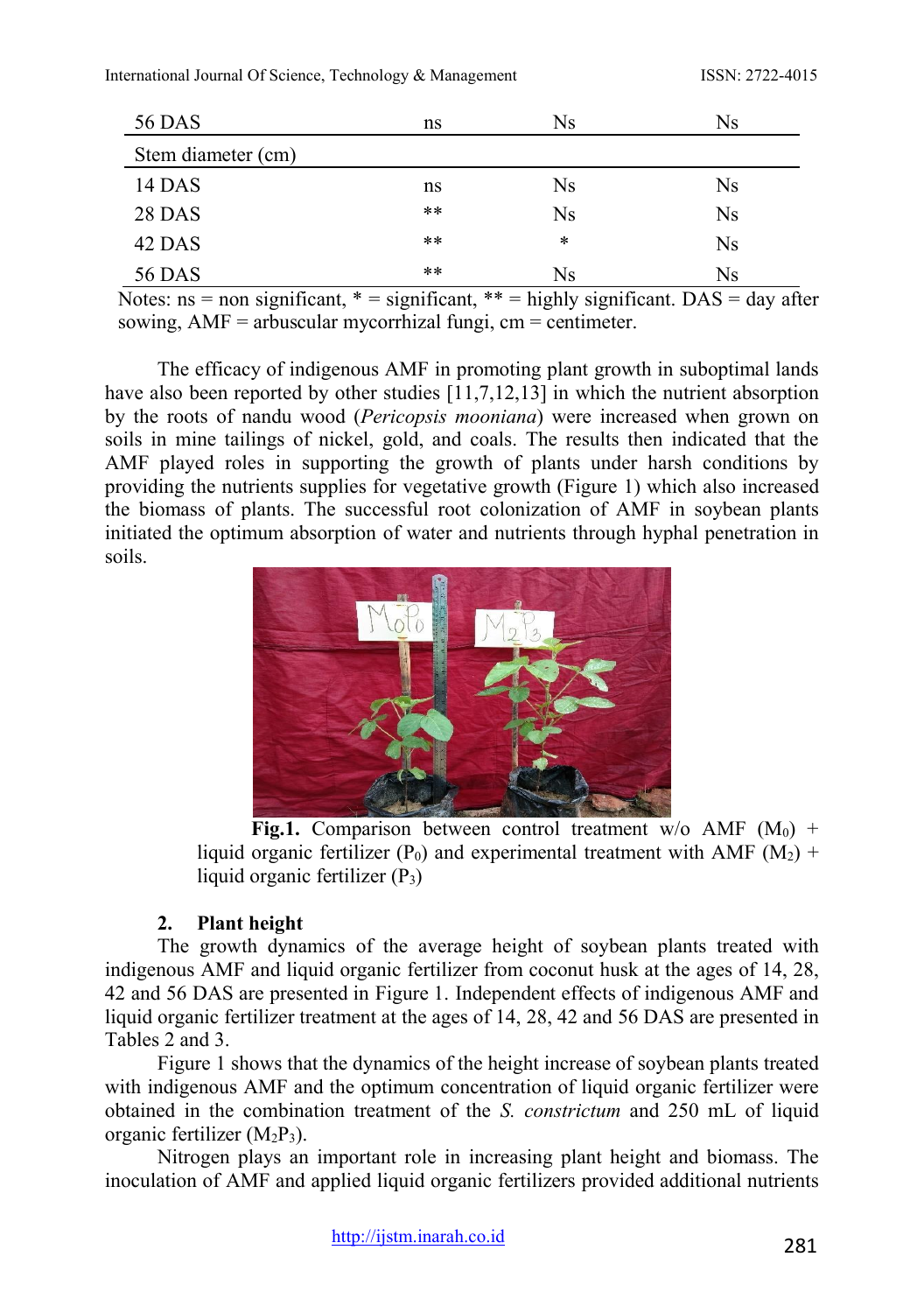which were more likely available in the soils and can be absorbed by plants therefore increase the cell division as a consequence to plant growth and development. The result was in accordance with the statement by Nasrudin [14], who stated that nitrogen is the main macronutrient for plants that can accelerate plant vegetative growth. According to Hidayati [15], N, P, K fertilizers are needed for plant growth, especially in stimulating the plant height and enlarging the stem diameter. Apart from N and P K nutrients, organic fertilizers also have a role in supporting plant vegetative growth.





**Table 2.** The effect of AMP application to the plant height of soybean plants at 14, 28, 42, and 56 DAS

| FMA(M)                                                                            | Age of plants                                                                                                   |            |           |                                     |  |  |  |  |
|-----------------------------------------------------------------------------------|-----------------------------------------------------------------------------------------------------------------|------------|-----------|-------------------------------------|--|--|--|--|
|                                                                                   | 14 DAS                                                                                                          | 28 DAS     | 42 DAS    | <b>56 DAS</b>                       |  |  |  |  |
| Control $(M_0)$                                                                   | 24.56b                                                                                                          | 28.05b     | 45.43b    | 48.88b                              |  |  |  |  |
| A. delicata $(M_1)$                                                               | 25.32 ab                                                                                                        | 29.73a     | 49.89 a   | 51.98 a                             |  |  |  |  |
| S. constrictum $(M_2)$                                                            | 25.44 a                                                                                                         | 30.15a     | 49.93a    | 52.31 a                             |  |  |  |  |
| $C.$ etunicatum $(M_3)$                                                           | $25.15$ ab                                                                                                      | 30.02a     | 49.02 a   | 51.92 a                             |  |  |  |  |
|                                                                                   |                                                                                                                 | $2=0.8439$ | $2=1.450$ | $2=1.404$                           |  |  |  |  |
| <b>DMRT 95 %</b>                                                                  |                                                                                                                 | $3=0.8869$ | $3=1.524$ | $3=1.475$                           |  |  |  |  |
|                                                                                   |                                                                                                                 | $4=0.9147$ | $4=1.572$ | $4=1.521$                           |  |  |  |  |
| $\mathbf{r}$ . The $\mathbf{r}$<br>0.11<br>$\mathbf{1}$ $\mathbf{1}$ $\mathbf{1}$ | the contract of the contract of the contract of the contract of the contract of the contract of the contract of |            | $\cdots$  | 1.00<br>$\sim$ $\sim$ $\sim$ $\sim$ |  |  |  |  |

Notes: Values followed by the same letter in the same column are not significantly different based on the DMRT at the 95% level of significance.

Table 2 shows that the best indigenous AMF treatment at age of 14 DAS and 56 DAS was obtained in the treatment using *S. constrictum* (M<sub>2</sub>) which was higher than control (M0), but not significantly different from *A. delicata* (M1) and *C. etunicatum* (M3). Meanwhile, the application of *A. delicata*  $(M_1)$  and *C. etunicatum*  $(M_3)$  were not significantly different without AMF treatment on the average plant height at 14 DAS. **Table 3.** The effect of liquid organic fertilizer application to the plant height of

|                                          |  |  | able 3. The effect of liquid organic fertilizer application to the plant height |  |  |
|------------------------------------------|--|--|---------------------------------------------------------------------------------|--|--|
| soybean plants at 14, 28, 42, and 56 DAS |  |  |                                                                                 |  |  |

| LOF(P)                     | Age of plants |               |         |               |  |  |  |  |
|----------------------------|---------------|---------------|---------|---------------|--|--|--|--|
|                            | 14 DAS        | <b>28 DAS</b> | 42 DAS  | <b>56 DAS</b> |  |  |  |  |
| $LOF 0$ ml<br>$(P_0)$      | 24.68 b       | 28.62 b       | 47.08 b | 49.69 b       |  |  |  |  |
| LOF 150 mL/polybag $(P_1)$ | 25.83a        | 29.75a        | 48.63a  | 51.47 a       |  |  |  |  |
| LOF 200 mL/polybag $(P_2)$ | 25.07 b       | 29.71 a       | 49.14a  | 52.14 a       |  |  |  |  |
| LOF 250 mL/polybag $(P_3)$ | 24.89 b       | 29.88 a       | 49.42 a | 51.78 a       |  |  |  |  |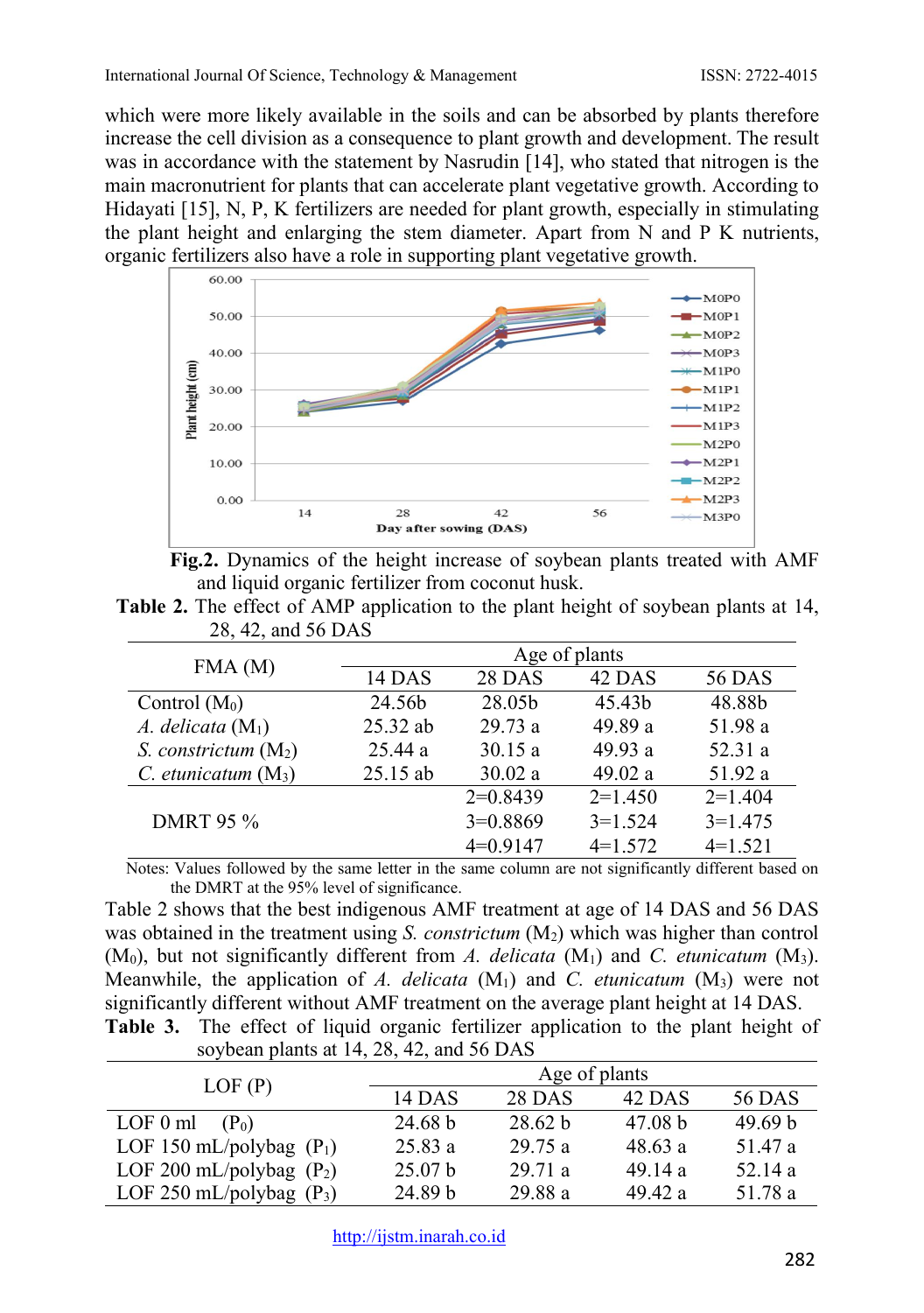International Journal Of Science, Technology & Management ISSN: 2722-4015

|           | $2=0.7580$ | $2=0.8439$ | $2 = 1.450$ | $2 = 1.477$ |
|-----------|------------|------------|-------------|-------------|
| DMRT 95 % | $3=0.7966$ | $3=0.8869$ | $3 = 1.524$ | $3 = 1.552$ |
|           | $4=0.8216$ | $4=0.9147$ | $4 = 1.572$ | $4 = 1.601$ |

Notes:  $LOF =$  liquid organic fertilizer. Values followed by the same letter in the same column are not significantly different based on the DMRT at the 95% level of significance.

Table 3 shows that the treatment of liquid organic fertilizer (LOF) from coconut husk at the age of 14 DAS with the best results were obtained in the treatment of 150 mL/polybag ( $P_1$ ) which was higher than the 200 mL ( $P_2$ ), 250 mL ( $P_3$ ), and control w/o fertilizer  $(P_0)$ . The average height of soybean plants at the age of 28 DAS and 42 DAS with the highest increment was obtained in the treatment of  $250$  mL  $(P_3)$ compared to control treatment (P0), although not significantly different from  $P_1$  and  $P_2$ . The highest average height of soybean plants at the age of 56 DAS was obtained in the treatment of 200 mL  $(P_2)$  and not significantly different from  $P_3$  and  $P_1$ , but significantly different from control  $(P_0)$ .

#### **3. Number of leaves**

The results of the application of AMF and liquid organic fertilizer to the number of leaves of soybean plants are presented in Figure 3. The independent application of AMF species to the number of leaves of soybean plants at 14, 28, 42, and 56 DAS is presented in Table 4.





Figure 3 shows the dynamic increase in the number of leaves of soybean plants treated with indigenous AMF species and the optimum concentraiton of liquid organic fertilizer from coconut husk. The best results were obtained in the combination treatment of *S. constrictum* and liquid organic fertilizer in the concentration of 250 mL  $(M<sub>2</sub>P<sub>3</sub>)$  compared with other treatments, especially without the inoculation of AMF and liquid organic fertilizer ( $M_0P_0$ ). Proborini (2011) stated that plants colonized with AMF species may display a more active photosynthetic activity which will yield a higher number of leaves, plant biomass, root biomass and plant canopy than the plants without AMF colonization.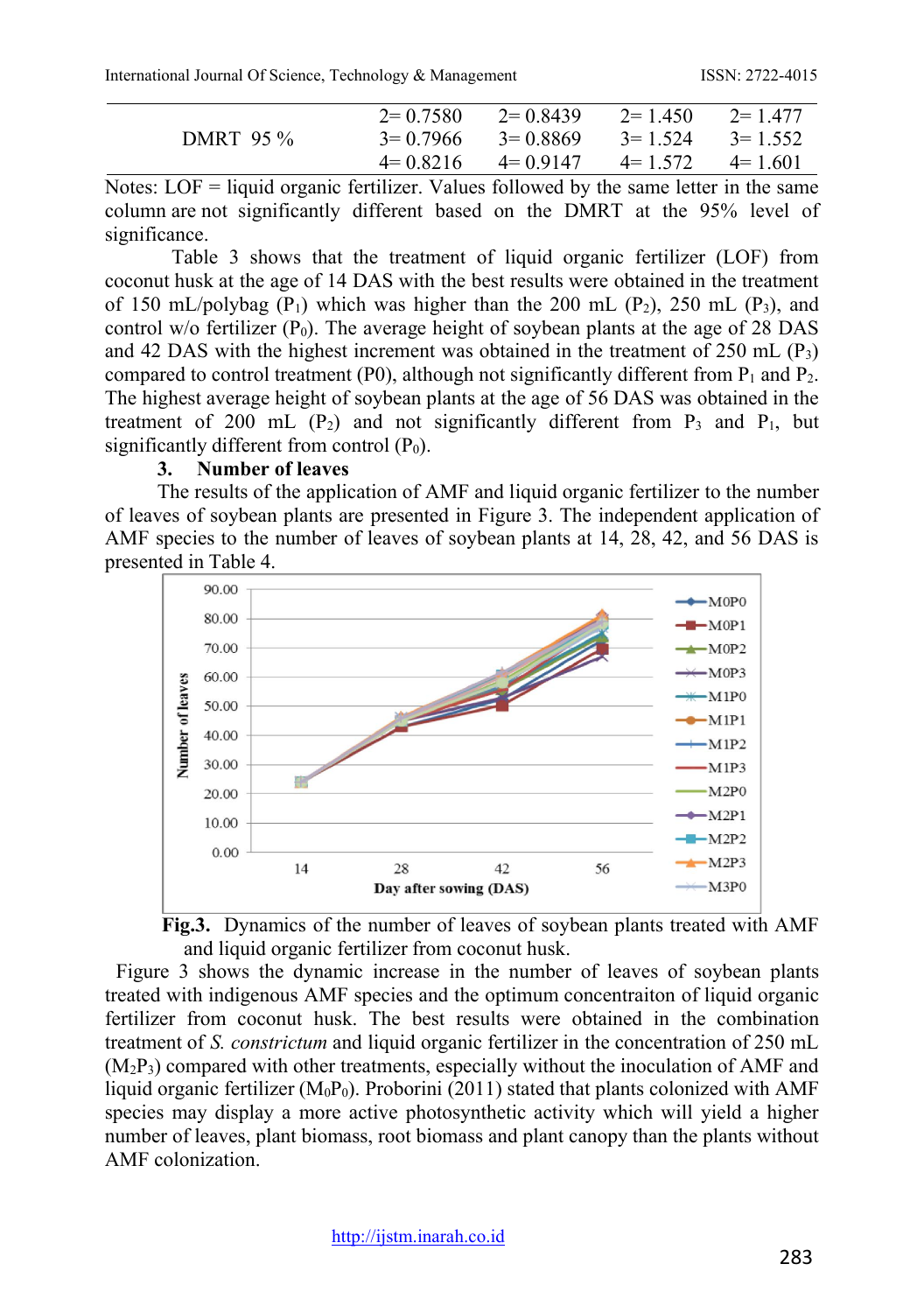| AMF(M)                 | Age of plants |         |             |               |  |  |  |  |
|------------------------|---------------|---------|-------------|---------------|--|--|--|--|
|                        | 14 DAS        | 28 DAS  | 42 DAS      | <b>56 DAS</b> |  |  |  |  |
| Control $(M_0)$        | 24.00a        | 44.00 b | 52.83 c     | 70.83 b       |  |  |  |  |
| A. delicata $(M_1)$    | 24.00a        | 45.50a  | 56.75 b     | 78.33 a       |  |  |  |  |
| S. constrictum $(M_2)$ | 24.00a        | 45.83a  | 60.16a      | 79.91 a       |  |  |  |  |
| C. etunicatum $(M_3)$  | 24.00a        | 45.50a  | 59.41 ab    | 78.50 a       |  |  |  |  |
|                        |               |         | $2 = 2.957$ | $2 = 5.070$   |  |  |  |  |
| <b>DMRT 95 %</b>       |               |         | $3 = 3.107$ | $3 = 5.328$   |  |  |  |  |
|                        |               |         | $4 = 3.205$ | $4 = 5.495$   |  |  |  |  |

**Table 4.** The effect of AMP application to the number of leaves of soybean plants at 14, 28, 42, and 56 DAS

Notes: Values followed by the same letter in the same column are not significantly different based on the DMRT at the 95% level of significance.

Table 4 shows that the treatment of indigenous AMF species at the age of 14 DAS has the similar number of leaves as the control treatment  $(M<sub>0</sub>)$  without any AMF. Observation of the average number of leaves of soybean plants at the age of 28, 42, and 56 DAS yielded the highest number as obtained in the treatment of *S. constrictum* (M2) compared with the control  $(M_0)$ , but not significantly different from the treatment of  $\vec{A}$ . *delicata* (M1) and *C. etunicatum* (M3). Observation of the average number of leaves of soybean plants at the age of 42 DAS in the treatment of *S. constrictum*  $(M_2)$  was not significantly different from *C. etunicatum* (M3), but significantly different from *A. delicate* (M1) and control treatment  $(M_0)$ .

#### **4. Leaf area**

The results of the application of AMF and liquid organic fertilizer to the leaf area of soybean plants are presented in Figure 4. The independent application of AMF species to the leaf area of soybean plants at the age of 14, 28, 42, and 56 DAS is presented in Table 5. Figure 3 shows that the highest leaf area was obtained in the combination of *S. constrictum* liquid organic fertilizer in the concentration of 250 mL  $(M_2P_3)$  and was higher than control  $(M_0P_0)$ .

Table 5 shows that the treatment of indigenous AMF at the age of 14 and 28 DAS was considered the best treatment as obtained in the treatment of *S. constrictum*  $(M<sub>2</sub>)$  compared to to control  $(M<sub>0</sub>)$ , but it was not significantly different from *A. delicata* (M1) and *C. etunicatum* (M3). Observation of the average leaf area of soybean plants at the age of 42 and 56 DAS tended to be the highest as seen from the treatment of *S. constrictum* (M<sub>2</sub>), although not significantly different among other AMF species tested in this study.

The administration of the optimum concentration of liquid organic fertilizer from coconut husk gave the best results on plant vegetative growth. This means that all parts of the plant, not just leaves, act as photosynthate and cooperate to generate new plant parts [16]. Liquid organic fertilizers have several benefits, including being able to improve the synthesis of leaf chlorophyll leading to accelerated photosynthesis under optimum conditions [17].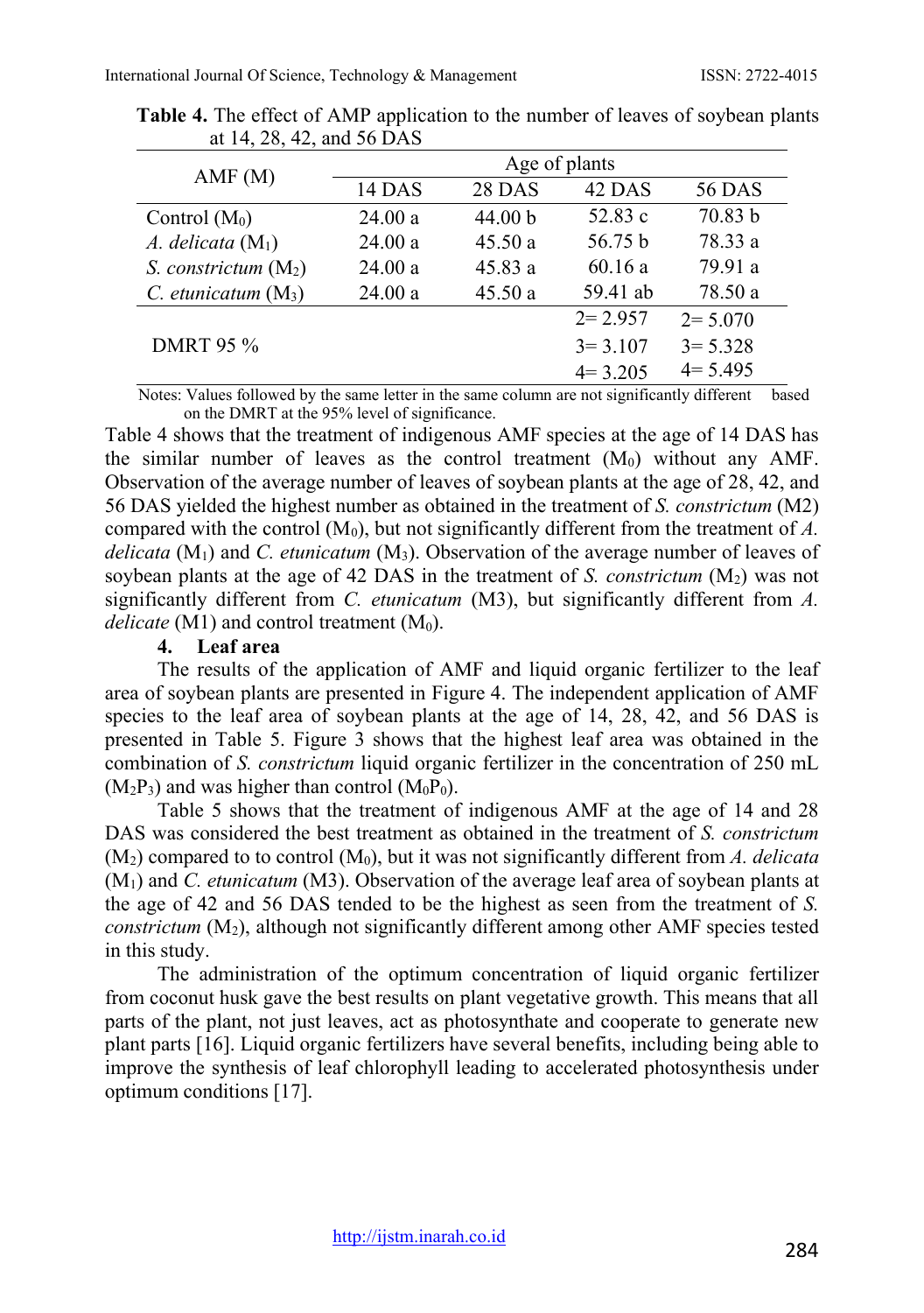



**Table 5.** The effect of AMP application to the leaf area of soybean plants at 14, 28, 42, and 56 DAS

| AMF(M)                 | Age of plants |                    |         |               |  |  |  |  |
|------------------------|---------------|--------------------|---------|---------------|--|--|--|--|
|                        | 14 DAS        | 28 DAS             | 42 DAS  | <b>56 DAS</b> |  |  |  |  |
| Control $(M_0)$        | 10.45 b       | 20.49 <sub>b</sub> | 28.53a  | 32.97 a       |  |  |  |  |
| A. delicata $(M_1)$    | 11.21a        | 23.48 a            | 29.86 a | 34.75 a       |  |  |  |  |
| S. constrictum $(M_2)$ | 11.50a        | 24.01a             | 30.92 a | 34.83 a       |  |  |  |  |
| C. etunicatum $(M_3)$  | 11.34 a       | 23.98 a            | 30.84 a | 34.36 a       |  |  |  |  |
|                        | $2=0.5880$    | $2 = 2.006$        |         |               |  |  |  |  |
| <b>DMRT 95%</b>        | $3=0.6179$    | $3 = 2.108$        |         |               |  |  |  |  |
|                        | $4=0.6373$    | $4 = 2.174$        |         |               |  |  |  |  |

Notes: Values followed by the same letter in the same column are not significantly different based on the DMRT at the 95% level of significance.

#### **5. Stem diameter**

The growth dynamics of the average stem diameter of soybean plants treated with indigenous AMF and liquid organic fertilizer from coconut husk at the ages of 14, 28, 42 and 56 DAS are presented in Figure 5.



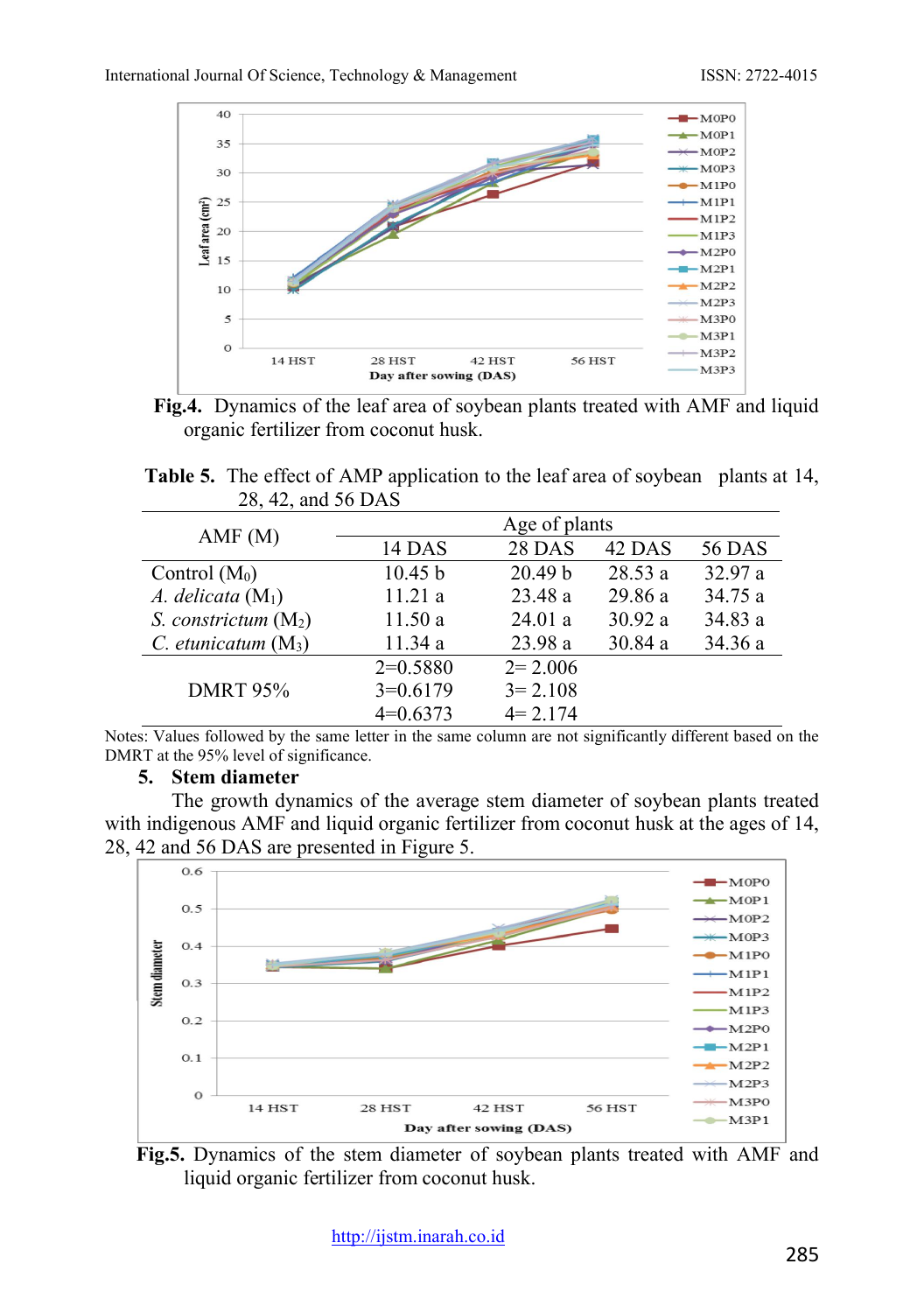Figure 5 shows the dynamic of stem diameter of soybean plants with the higher results obtained in the combination of *S. constrictum* and liquid organic fertilizer in the concentration of 250 mL  $(M_2P_3)$  compared to other AMF species and control  $(M_0P_0)$ . Table 6 shows the inoculation of AMF to soybean plants at the age of 14 DAS gave the highest result in *S. constrictum* (M2) but not significantly different from *A. delicata*   $(M1)$ , *C. etunicatum*  $(M_3)$  and control  $(M_0)$ . The average stem diameter of soybean plants at the age of 28, 42, and 56 DAS showed that the treatment of *S. constrictum*   $(M_3)$  was not significantly different with *C. etunicatum*  $(M_3)$  and *A. delicata*  $(M_1)$ , but significantly different with control  $(M_0)$ . Independent effects of indigenous AMF and liquid organic fertilizer treatment at the ages of 14, 28, 42 and 56 DAS are presented in Tables 6 and 7.

| 14, 28, 42, and 56 DAS  |               |              |                   |                   |  |  |  |  |
|-------------------------|---------------|--------------|-------------------|-------------------|--|--|--|--|
|                         | Age of plants |              |                   |                   |  |  |  |  |
| AMF(M)                  | 14 DAS        | 28 DAS       | 42 DAS            | <b>56 DAS</b>     |  |  |  |  |
| Control $(M_0)$         | 0.34a         | 0.35 b       | 0.41 <sub>b</sub> | 0.49 <sub>b</sub> |  |  |  |  |
| A. delicata $(M_1)$     | 0.34a         | 0.37a        | 0.43a             | 0.51a             |  |  |  |  |
| S. constrictum $(M_2)$  | 0.35a         | 0.37a        | 0.43a             | 0.51a             |  |  |  |  |
| $C.$ etunicatum $(M_3)$ | 0.34a         | 0.37a        | 0.43a             | 0.51a             |  |  |  |  |
|                         |               | $2=0.0147$   | $2=0.0137$        | $2=0.0148$        |  |  |  |  |
| <b>DMRT 95%</b>         |               | $3 = 0.0155$ | $3=0.0144$        | $3=0.0155$        |  |  |  |  |
|                         |               | $4=0.0160$   | $4=0.0149$        | $4=0.0160$        |  |  |  |  |

**Table 6.** The effect of AMP application to the stem diameter of soybean plants at

Notes: Values followed by the same letter in the same column are not significantly different based on the DMRT at the 95% level of significance.

|  |  |  |                                          | Table 7. The effect of liquid organic fertilizer application to the stem diameter of |  |  |  |
|--|--|--|------------------------------------------|--------------------------------------------------------------------------------------|--|--|--|
|  |  |  | soybean plants at 14, 28, 42, and 56 DAS |                                                                                      |  |  |  |

| LOF(P)                     | Age of plants |               |        |                   |  |  |  |  |
|----------------------------|---------------|---------------|--------|-------------------|--|--|--|--|
|                            | 14 DAS        | <b>28 DAS</b> | 42 DAS | <b>56 DAS</b>     |  |  |  |  |
| $LOF 0$ ml<br>$(P_0)$      | 0.34a         | 0.35 b        | 0.42a  | 0.48 <sub>b</sub> |  |  |  |  |
| LOF 150 mL/polybag $(P_1)$ | 0.34a         | $0.36$ ab     | 0.43a  | 0.51a             |  |  |  |  |
| LOF 200 mL/polybag $(P_2)$ | 0.34a         | 0.37a         | 0.43a  | 0.51a             |  |  |  |  |
| LOF 250 mL/polybag $(P_3)$ | 0.34a         | 0.37a         | 0.43a  | 0.51a             |  |  |  |  |
|                            |               | $2 = 0.0137$  |        |                   |  |  |  |  |
| <b>DMRT 95%</b>            |               | $3 = 0.0144$  |        |                   |  |  |  |  |
|                            |               | $4 = 0.0149$  |        |                   |  |  |  |  |

Notes:  $LOF =$  liquid organic fertilizer. Values followed by the same letter in the same column are not significantly different based on the DMRT at the 95% level of significance.

Table 7 shows that the application of liquid organic fertilizer from coconut husk to soybean plants at the age of 14 DAS gave the similar results among treatments (Control,  $P_1$ ,  $P_2$ ,  $P_3$ ). The highest result in stem diameter of soybean plants at the age of 28 DAS were obtained in the concentration of 200 mL  $(P_2)$  and 250 mL  $(P_3)$  compared to 150 mL  $(P_1)$  and control  $(P_0)$ . While the average stem diameter of soybean plants at the age of 42 DAS was obtained in the concentration of 150 mL  $(P_1)$ , 200 mL  $(P_2)$ , and  $250$  mL (P<sub>3</sub>) as showed from its same value of 0.43 cm, but not significantly different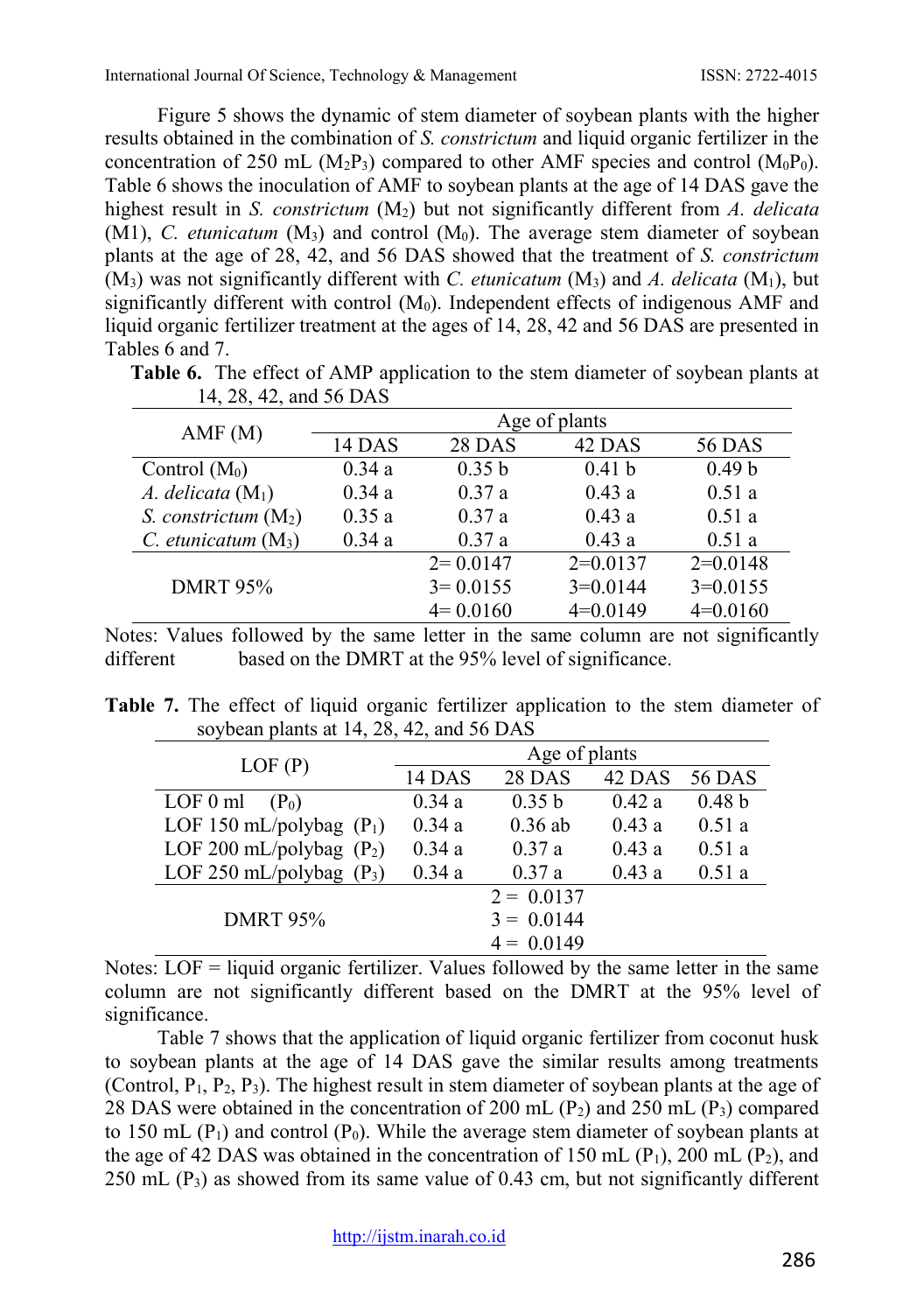from control  $(P_0)$ . In the end of the observation period, the highest stem diameter at the age of 56 DAS was also obtained from the three treatments  $(P_1, P_2, P_3)$  and was significantly different from control  $(P_0)$ .

#### **4. CONCLUSION**

Independent application of indigenous AMF species and liquid organic fertilizers from coconut husk with various concentrations increased the growth of soybean plants on ultisols The highest result was obtained in the treatment of *S. constrictum* and the concentration of liquid organic fertilizer of 250 mL/ polybag  $(M<sub>2</sub>P<sub>3</sub>)$  to yield the best growth performance of soybean plants.

### **5. ACKNOWLEDGMENTS**

The authors would like to express the highest gratitudes to Graduate Program of Agronomy, Universitas Halu Oleo for the opportunity in majoring the master program in the university.

#### **REFERENCES**

- [1] P. Suyanto, the Role of Biotechnology to Improve Food Production in Marginal Area, **Pangan**, **10**, 2012, page 101-111.
- [2] H. Winarsi, Soy and Sprouts Protein, the Benefits for Health. **Kanisius**, Yogyakarta. 2010, page 227.
- [3] H.S. Suprapto, Cultivating Soybeans. Twentieth Printing. **Publisher Penebar Swadaya**, Jakarta, 2001.
- [4] Indonesia Statistics. 2016. Southeast Sulawesi in Number. Indonesia Statistics of Southeast Sulawesi Province.
- [5] Sarawa, A. M. Nurmas, A.J. Dasril, The Growth and Production of Soybean (*Glycine Max* (L.) given Guano Fertilizer and Reed Mulch *(Mulsa Alang-Alang)*, **Faculty of Agriculture, Universitas Haludeo**, Kendari, 2012.
- [6] Husna, R. Budi, I. Mansur, C. Kusmana, Growth Response, Nutrient Status and Nickel of *kayu kuku* [Pericospis mooniana (Thw.) Thw] with mycorrhizal. **The Paper is presented in National Seminar of Silviculture III***,* Bogor, 19-20 August 2015. Faculty of Forestry IPB and Silviculture community of Indonesia.
- [7] Husna, S. Wilarso, R. Budi, I. Mansur, C. Kusmana, Growth and nutrient status of kayu kuku (*Pericopsismooniana* Thw.) with micorrhiza in soil media of nickel post mining*.*  **Pakistan Journal of Biological Science**, **19**, 2016, page 158-170.
- [8] M.R. Sadaghiani, A. Hassana, M. Barin, Y.R. Danesh, and F. Sefidkon, Effects of Arbuscular Mycorrhizal (AM) Fungi on Growth, Essential Oil Production and Nutrients uptake in Basil, **Journal of Medicinal Plant Research**, **4**, 2010, page 2222-2228.
- [9] A. Waryanti, Sudarno, E. Sutrisno, Study on the Effect of Coconut Husk Provision on the Making of Liquid Fertilizer and Fish Washing Waste on the Quality of macro nutrient quality (CNPK), **Jurnal Teknik Lingkungan**, **2**, 2013, page 1-7.
- [10] P.G. Franklin, R.B. Pearce, R.L. Marschner, the Physiology of Crop Plant. Translated from: Physiology of Crop Plant. Translator: Susilo, H. **Universitas Indonesia Press**, Jakarta, 1991, page 325.
- [11] Husna, F.D. Teheteru, the Performance of Growth and Biomass of Pericopsis mooniana THW on Soil Medium After Nickel Mining by Applying the Mycorrhiza and Sago Dregs. The Paper is presented in National Seminar of **MAPEKI**, Universitas Sumatera Utara, Medan, 2014.